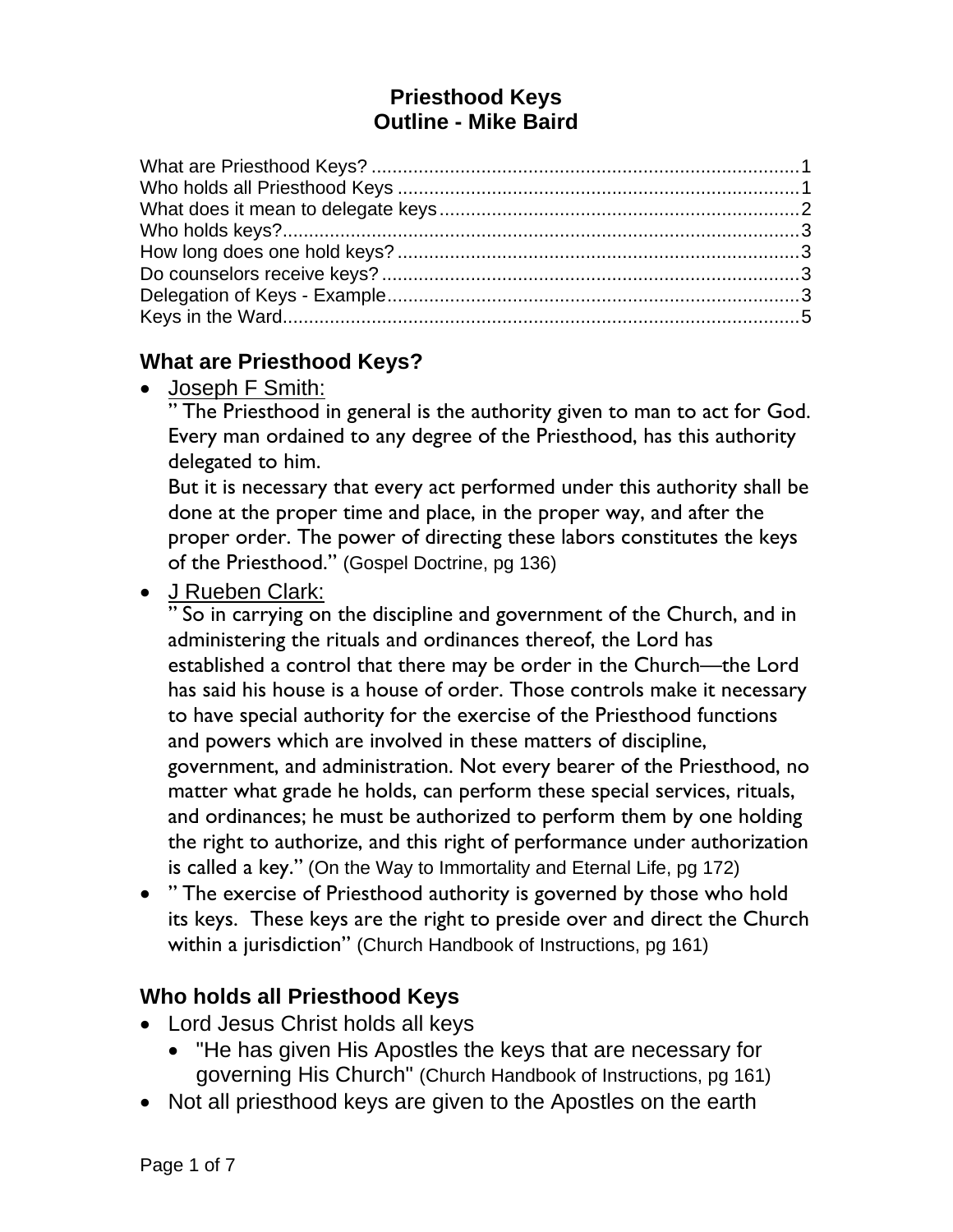• Bruce R McConkie:

" As a matter of fact, there are purposes for which the priesthood is designed to be used but for which we cannot use it because the keys of that particular thing have not been given. For instance, "by the power of the priesthood we will be resurrected." But none of us yet in mortality have the keys of the resurrection and so we cannot use the authority which the priesthood has in that field because no one can authorize us to use it. That key is not had." ("The Keys of the Kingdom, Bruce R McConkie, Highlights from his life & teachings, pg 291- 2)

- Belong to the Presidency of the High Priesthood
	- $\bullet$  D&C 81:1-2

"…my servant Joseph Smith, Jun.; Unto whom I have given the keys of the kingdom, which belong always unto the Presidency of the High Priesthood"

- Only one man on earth at a time, the Senior Apostle, the President of the Church, can exercise them in their fullness
	- D&C 132:7

" and I have appointed unto my servant Joseph to hold this power in the last days, and there is never but one on the earth at a time on whom this power and the keys of this priesthood are conferred"

• Joseph F Smith:

" In their fullness, the keys are held by only one person at a time, the prophet and president of the Church." (Gospel Doctrine, pg 136)

• Bruce R McConkie:

" The keys of the kingdom of God—the right and power of eternal presidency by which the earthly kingdom is governed—these keys, having first been revealed from heaven, are given by the spirit of revelation to each man who is both ordained an Apostle and set apart as a member of the Council of the Twelve. But since keys are the right of presidency, they can only be exercised in their fulness by one man on earth at a time. He is always the senior Apostle, the presiding Apostle, the presiding high priest, the presiding elder. He alone can give direction to all others, direction from which none is exempt. Thus, the keys, though vested in all of the Twelve, are used by any one of them to a limited degree only, unless and until one of them attains that seniority which makes him the Lord's anointed on earth." ("The Keys of the Kingdom, Ensign, May 1983, 21)

#### **What does it mean to delegate keys**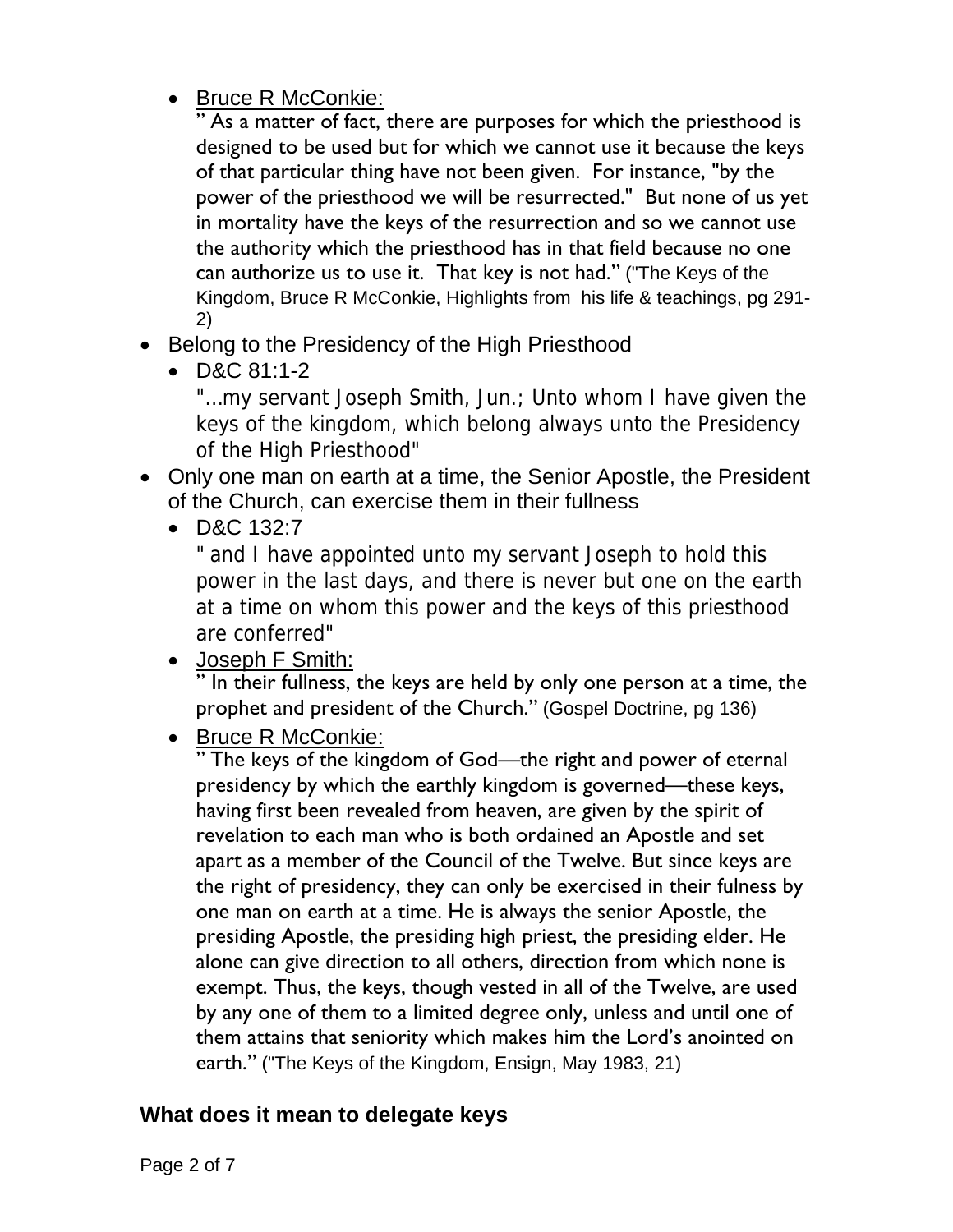• Joseph F Smith:

"He may delegate any portion of this power to another, in which case that person *holds* the keys of that particular labor. Thus, the president of a temple, the president of a stake, the bishop of a ward, the president of a mission, the president of a quorum, each holds the keys of the labors performed in that particular body or locality. His Priesthood is not increased by this special appointment, … the president of an elders' quorum, for example, has no more Priesthood than any member of that quorum. But he holds the power of directing the official labors performed in the mission or the quorum, or in other words, the keys of that division of that work." (Gospel Doctrine, pg 136)

### **Who holds keys?**

- How many people hold keys in the Cooper Mt Ward
	- Answer 5 (Trick question)
		- Bishop, EQ President, Teachers Q President, Deacons Q **President**
		- President Dalton
- What about the HP group?
	- 1 Quorum with Stake President as President
- How many people hold keys in the Stake Organization?
	- Answer 1 Stake President
- Who holds keys then? (Church Handbook of Instructions, pg 161)
	- Presidents of: Temples, Missions, Stakes, Districts, Quorums, branches and Bishops

#### **How long does one hold keys?**

Until released

#### **Do counselors receive keys?**

 "Counselors do not receive keys, but they do receive delegated authority by calling and assignment" (Church Handbook of Instructions, pg 161)

#### **Delegation of Keys - Example**

- Story Elder Bradford President Dalton Bishop Baird
	- Elder Bradford ( $1<sup>st</sup>$  Quorum of 70) holds no keys
	- Elder Bradford authorized (delegated by assignment to him) to call & set apart new Stake Presidency
	- Elder Bradford authorized (delegated by assignment to him) to call a Bishop if new Stake President is a Bishop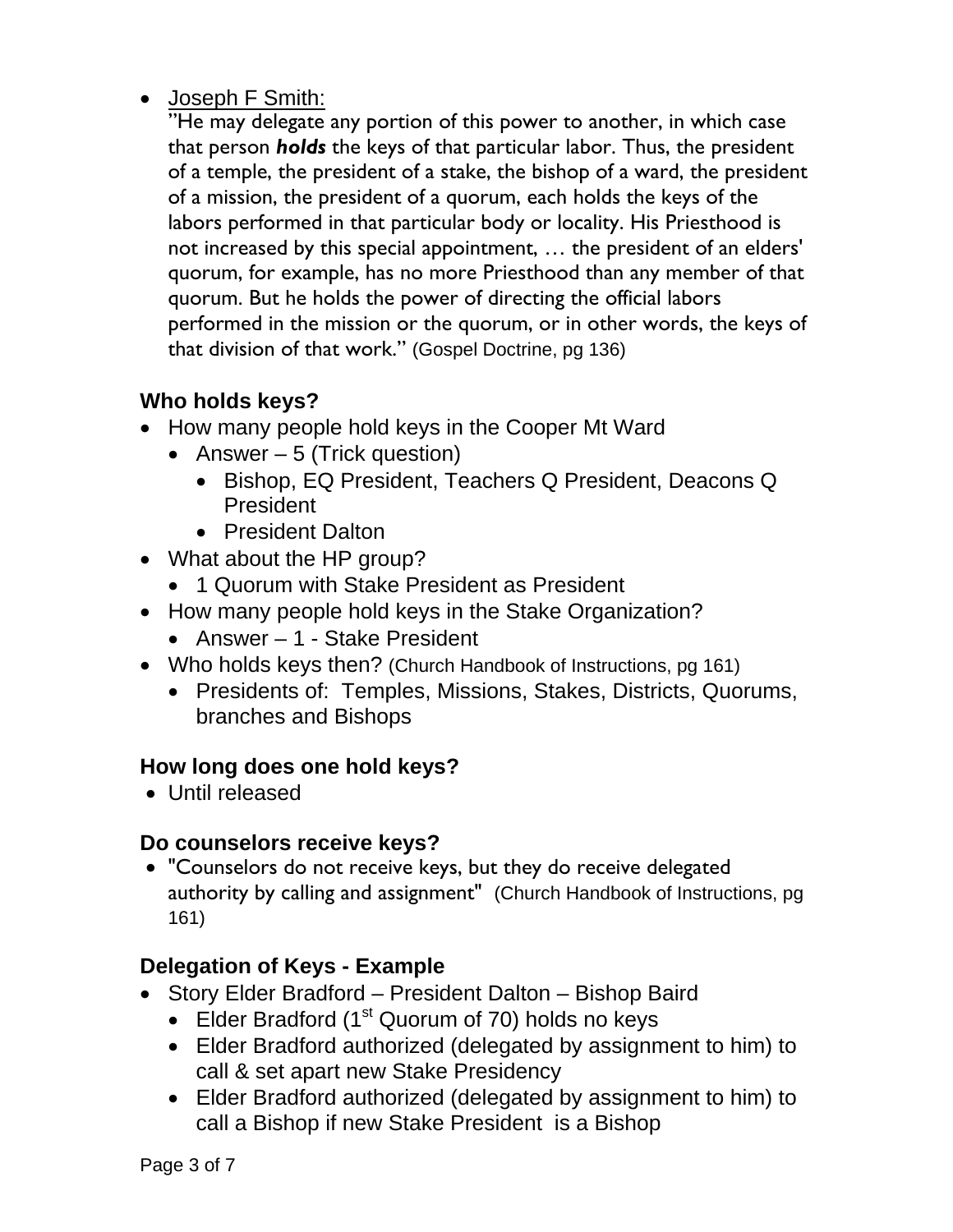- President Dalton authorized (before he was sustained & set apart) by Elder Bradford to call a Bishop
- Bishop Baird called before Stake Conference when President Dalton & counselors were sustained
- Authorization ended when Elder Bradford got on the plane for home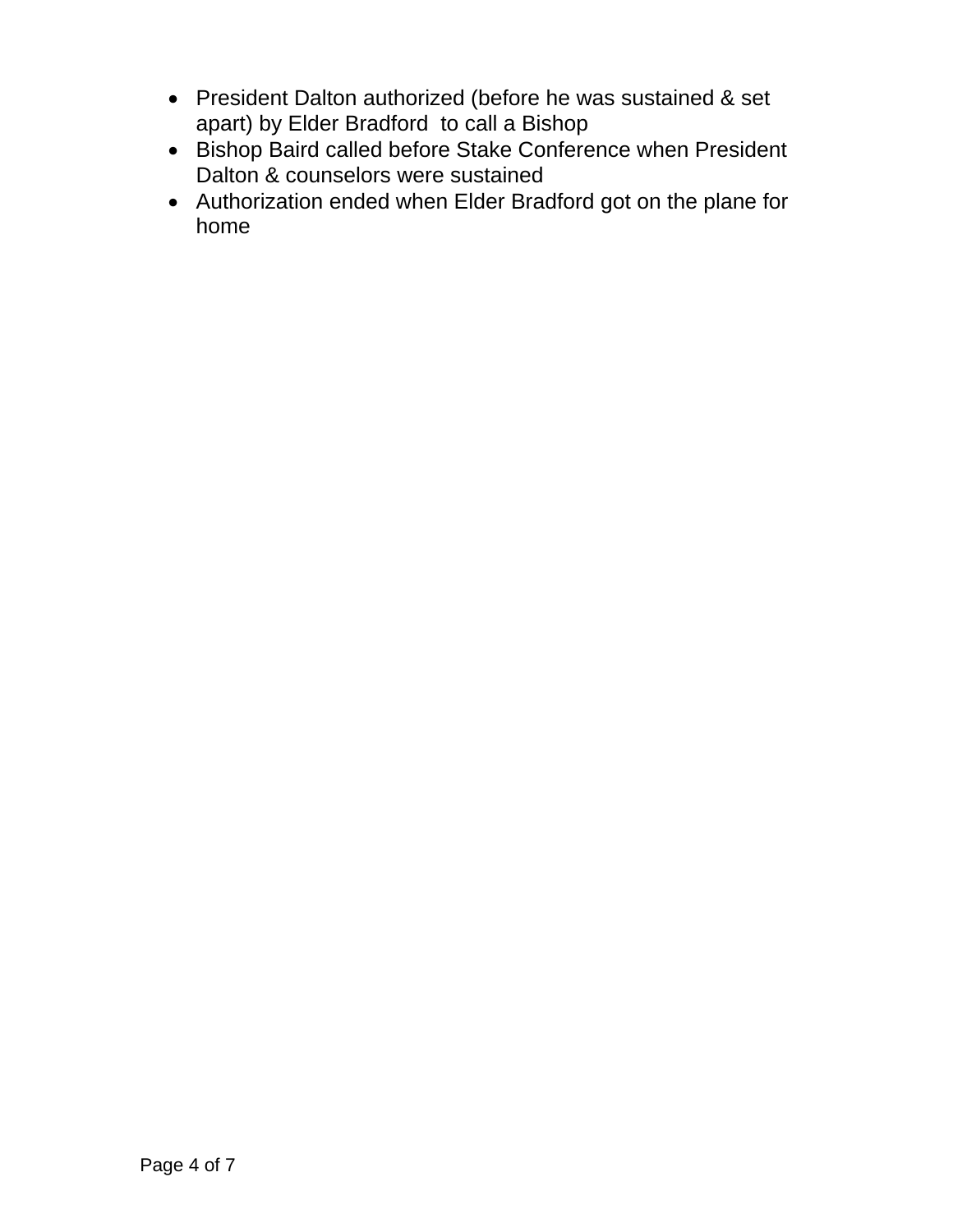# **Keys in the Ward**

- Bishop
	- "Holds the priesthood keys to preside over a ward and direct the work of the Church in the ward." (Church Handbook of Instructions, pg 11)
		- 5 principle responsibilities
			- President of the Aaronic Priesthood
			- Presiding High Priest
			- Common Judge
			- Administer Church Welfare Program
			- Oversee finances, records, use & security of the meetinghouse
	- "The Bishop should delegate many assignments to his counselors, clerks….." (Church Handbook of instructions pg 11)
	- Examples
		- Authorize ordinances
			- Baptism of an 8 year old
			- Sacrament
		- Teachers Q President called
			- Calling may be delegated to a counselor
			- Setting apart may not be delegated to a counselor
			- Counselor calling and setting apart may be delegated to a counselor
		- Civil Marriage (cannot delegate)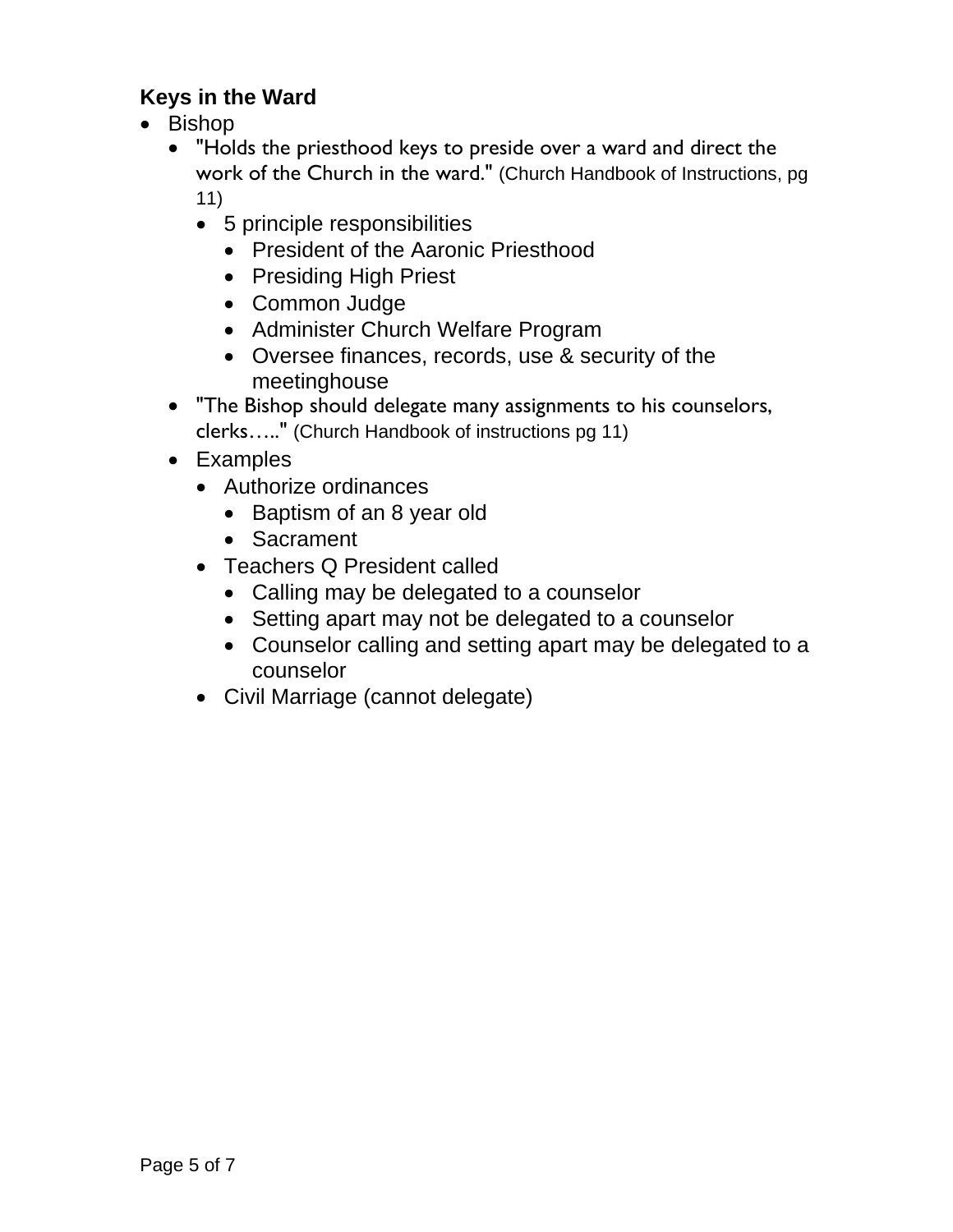#### **"Succession in The Presidency" Bruce R McConkie: Highlights from his life and teachings. pg 298,299**

When President Lee passed he was attended by President Marion G. Romney, his second counselor, and President Spencer W. Kimball, the President of the Council of the Twelve.

President N. Eldon Tanner was in Arizona at the time. Brother Romney, as the representative of and counselor to President Lee, was in complete and total charge at the hospital. He gave President Lee a blessing. He felt the spirit of peace and satisfaction, the calm assurance that whatever eventuated would be right. He did not promise President Lee that he would be healed. The President had become ill very rapidly, just in a matter of hours or moments. Shortly after this blessing, he passed away. At the moment he passed. Brother Romney, in harmony with the system and the established tradition and custom of the Church, stepped aside, and President Spencer W. Kimball was then in complete charge and had total direction. President Kimball was at that moment the senior apostle of God on earth. And as the last heartbeat of President Lee ceased, the mantle of leadership passed to President Kimball, whose next heartbeat was that of the living oracle and presiding authority of God on earth. From that moment the Church continued under the direction of President Kimball.

When the President of the Church passes on, the First Presidency is disorganized, and the mantle of leadership-the reins of presidency-go to the senior man left and to the Council of the Twelve as a body; in effect the Council of the Twelve then becomes the First Presidency of the Church and so continues unless and until a formal reorganization takes place....

The Council of the Twelve met in the upper room of the Salt Lake Temple on Sunday, December 30 [1973 ], at 3:00 P.M. for the purpose of reorganizing the First Presidency of the Church. Normally in that upper room there are three chairs occupied by the First Presidency and twelve chairs in a semicircle in front of them occupied by the members of the Council of the Twelve. On this occasion, however, there were fourteen chairs in the semicircle, because there were fourteen Brethren present who had been sustained and ordained and set apart as members of the Council of the Twelve.

We took our places in those chairs, and President Kimball presided in the meeting, which lasted for about 3½ hours. In the course of this meeting President Kimball explained the business to be transacted, the things that might be done if the Brethren felt so guided and led....

He expressed himself as to what should be done, and he said that the proposition to be first considered was whether the First Presidency should then be reorganized or whether the Church should continue to function with the Council of the Twelve as its presiding officers He then invited each member of the Twelve, commencing with Elder Ezra Taft Benson and continuing around the circle to me, to arise in turn and express himself frankly and fully and freely as to what ought to be done

I'll tell you what in thought-content and substance was said by all of the Brethren on that occasion....

Page 6 of 7